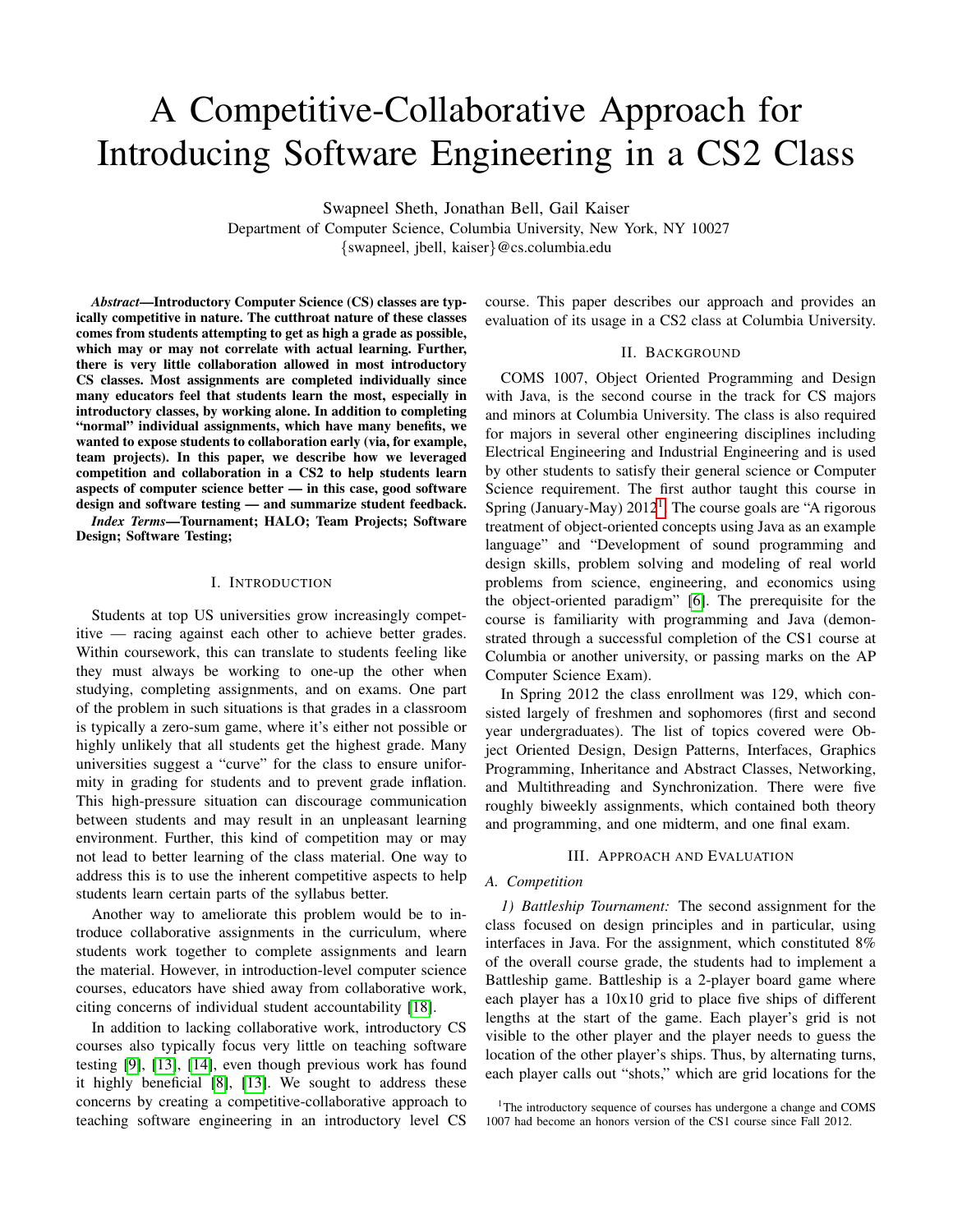other player. If a ship is present at that location, the player says "Hit," else it's a "Miss." The game ends when one of the players has hit all the parts of all the opponent's ships.

The students needed to implement this game in Java with an emphasis on good design and none on the graphical aspects; the students could create any sort of user interface they wanted — a simple command line based user interface would suffice as far as the assignment was concerned. To emphasize good design, we provided the students with three interfaces as a starting-off point for the assignment. The three interfaces, Game, Location, and Player, are shown in Listings [1,](#page-1-0) [2,](#page-1-1) [3](#page-2-0) respectively.

To reinforce the notion of "programming to an interface, not to an implementation" [\[10\]](#page-8-6), there was a battleship tournament after the assignment submission deadline. For the tournament, the teaching staff would provide implementations of the Game and Location interfaces and use each student's Player implementation. (In particular, the students were told to provide two implementations of the Player — a Human Player that is interactive and can ask the user for input and a Computer Player that can play automatically; this latter player would be used for the tournament.) As long as the students' code respected the interfaces, they would be able to take part in the tournament.

The tournament logistics were as follows: First, all student players played 1000 games against a simple AI written by the teaching staff. From these results, we seeded a singleelimination bracket for the student players to compete directly. Thus, players with good strategies would progress through the rounds and defeat players with weaker strategies. As an added extra incentive, there were extra credit points awarded to students based on how well they performed in the tournament.

Even though the extra credit was not a lot (10 points for the assignment, accounting for only 0.8% of the total course grade), the combination of the extra credit and the competitive aspect made almost the entire class participate in the tournament. 116 out of 129 students (89.92%) of the class elected to take part in the tournament, and of those that wanted to be in the tournament, 107 (92.24%) had implementations that functioned well enough (*e.g.,* didn't crash) and competed in the tournament.

*2) Gamification using HALO:* Introductory CS classes typically do not focus on software testing [\[9\]](#page-8-1), [\[13\]](#page-8-2), [\[14\]](#page-8-3). A lot of students' mental model when they start learning programming is that "if it compiles and runs without crashing, it must work fine." In spite of numerous attempts to introduce testing early in CS programs and many known benefits to inculcating good testing habits early in one's programming life [\[8\]](#page-8-4), [\[13\]](#page-8-2), students remain averse to software testing as there is low student interest and engagement in software testing [\[9\]](#page-8-1).

To address this problem, we built a system called HALO — "Highly Addictive sociaLly Optimized Software Engineering" [\[2\]](#page-8-7), [\[17\]](#page-8-8). HALO uses game-like elements and motifs from popular games like World of Warcraft [\[4\]](#page-8-9) to make the whole software engineering process and in particular, the software testing process, more engaging and social. HALO is not

```
\frac{1}{2} /**
     The game interface – this will control the Battleship
         game
 3 * It will keep track of 2 versions of the "board" – one
         for each player.
 4 * It will let players take turns. 5 * It will announce hits, misses.It will announce hits, misses, and ships sunk (by
          calling the appropriate methods in the Player
          interface/class).
 6 * @author swapneel
 7 *
8 * /
9 public interface Game {
10
            int SIZE = 10;
12<br>1313 int CARRIER = 5;<br>14 int BATTLESHIP =
14 int BATTLESHIP = 4;<br>15 int SUBMARINE = 3;
15 int SUBMARINE = 3;<br>16 int CRUISER = 3:
16 int CRUISER = 3;<br>17 int DESTROYER =
            int DESTROYER = 2;
18
\frac{19}{20} /**
20 * This method will initialize the game.<br>21 * At the end of this method, the board
             * At the end of this method, the board has been
                   set up and the game can be started
22 * @param p1 Player 1<br>23 * @param p2 Player 2
23 * @param p2 Player 2<br>24 */
24 * /25 void initialize (Player p1, Player p2);
rac{26}{27}27 /**28 * This is the start point of playing the game.<br>29 * The game will alternate between the players
             * The game will alternate between the players
                   letting them take shots at the other team.
30 * @ return Player who won 31 */
31 * /32 Player playGame ();
33
```
Listing 1: The Game Interface

34 }

```
\frac{1}{2} / * *
   * The Location interface to specify how x and y
          coordinates are represented.
      This can be used to represent the location of a ship
          or a shot.
      If the location is a shot, the is Ship Horizontal ()
          method can return an arbitrary value.
 5 * @author swapneel<br>6 *
 6 *<br>7 */
8 public interface Location {
\frac{9}{10}\begin{array}{ccc} 10 & & & \text{ \textit{1}} \ast \ast \\ 11 & & & \text{ \textit{1}} \end{array}11 * Gets the x coordinate<br>
12 * @return the x coordin
              * @ return the x coordinate<br>*/
13 \\ 14int getX();
\frac{15}{16}\frac{16}{17} /**
17 \ast Gets the y coordinate<br>18 \ast @return the y coordin
18 * @ return the y coordinate<br>19 */
19 \times20 int getY();
\frac{21}{22}\frac{22}{23} /**
             * This method will indicate whether the ship is
                    horizontal or vertical.
24 * Can return an arbitrary value if the location
                    is used to indicate a shot (and not a ship)
25 * @ return true if ship is horizontal, false
                    o therwise
26 * /27 boolean is Ship Horizontal ();
28
29 }
```
Listing 2: The Location Interface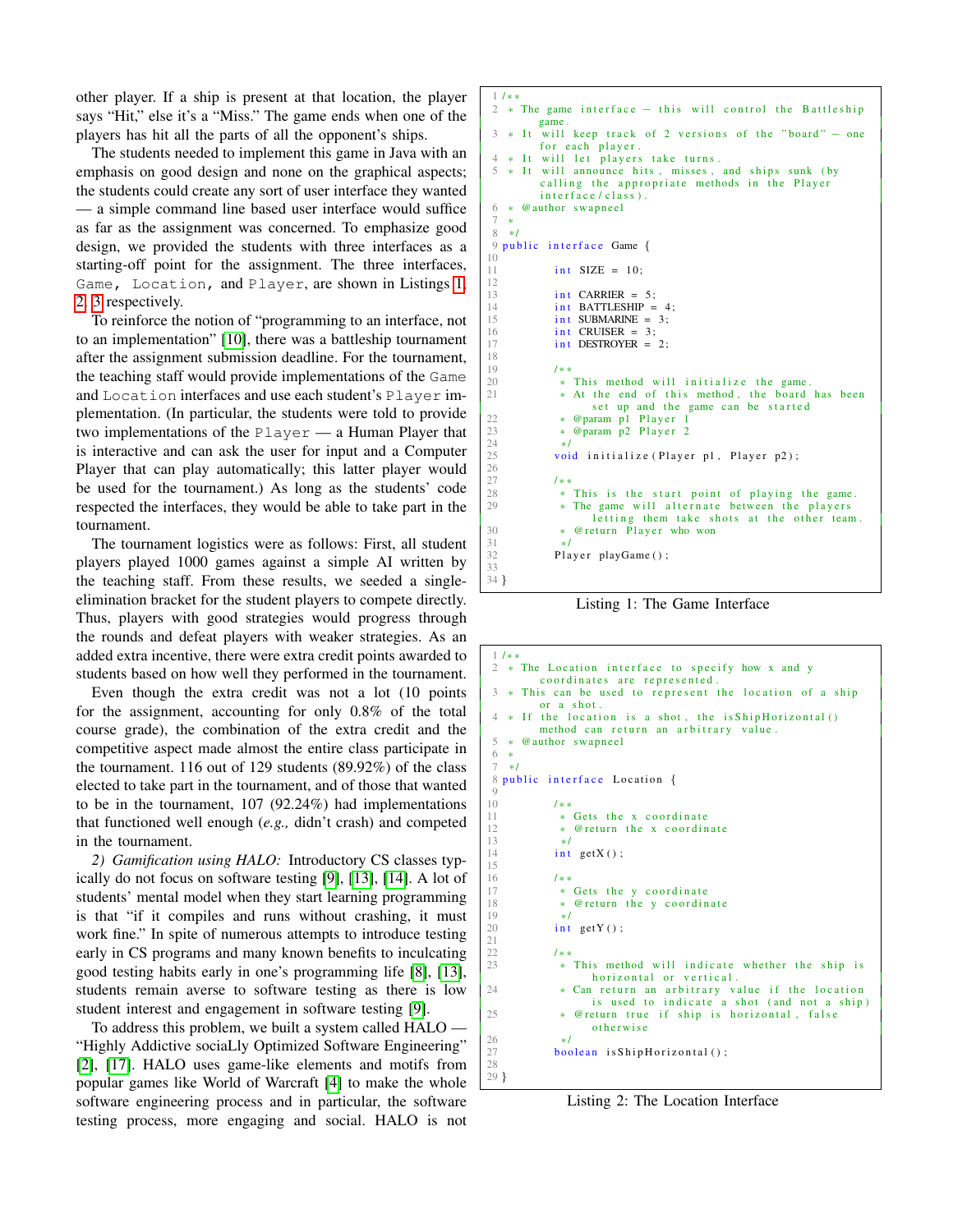```
\frac{1}{2} / * *
 2 * The Player interface<br>3 * Each player will get
     Each player will get to choose where to place the 5
         ships and how to take turns shooting at enemy ships
 4 * @author swapneel
5 *
 6 * /7 public interface Player {
8
9 /**
10 * This method will place a ship on the grid.<br>
11 * This method should guarantee correctness of
             * This method should guarantee correctness of
                  location (no overlaps, no ships over the
                  edge of the board, etc.)
12 * @param size the size of the ship to place<br>13 * @param retry if an earlier call to this
              @param retry if an earlier call to this
                  method returned an invalid position, this
                  method will be called again with retry set
                  to true.
14 * @ return The Location of the ship */
15 \times16 Location placeShip (int size, boolean retry);
\frac{17}{18}\begin{array}{ccc} 18 & & & \end{array} /**
19 * This method will get the new target to aim for 20 * @ return The Location of the target
20 * @ return The Location of the target 21 */
21 * /22 Location getTarget();
\frac{23}{24}24 /**
            * This method will notify the Player of the
                  re sult of the previous shot
26 * @param hit true, if it was a hit; false
                  o therwise
27 * @param sunk true, if a ship is sunk; false
                  o therwise
28 * /29 void set Result (boolean hit, boolean sunk);
30
31 }
```
Listing 3: The Player Interface

a game; it leverages game mechanics and applies them to the software development process. For example, in HALO, students are given a number of "quests" that they need to complete. These quests are used to disguise standard software testing techniques like white and black box testing, unit testing, and boundary value analysis. Upon completing these quests, the students get social rewards in the form of achievements, titles, and experience points. They can see how they are doing compared to other students in the class. While the students think that they are competing just for points and achievements, the primary benefit of such a system is that the students' code gets tested a lot better than it normally would have. Our current prototype implementation of HALO is a plugin for Eclipse and a screenshot is shown in Figure [1.](#page-3-0)

In this class, we used HALO for three assignments. In the first two cases, HALO was not a required part of the assignment; students could optionally use it if they wanted to. For the last case, students could earn extra credit (10 points for the assignment, accounting for 0.8% of the overall course grade) by completing the HALO quests.

The final course assignment allowed students to design their own projects (described further in Section [III-B1\)](#page-4-0), making it difficult for us to pre-define HALO quests, since each project was different. Instead, students were offered extra credit in exchange for creating HALO quests for their projects, thus

emphasizing the "learning by example" pedagogy. Out of the 124 students who submitted Assignment 5, 77 students (62.1%) attempted the extra credit, and 71 out of these 77 students (92.21%) got a perfect score for the HALO quests that they had created.

*a) An Assignment on Java Networking — Getting and Analyzing Data from the Internet - The CIA World Factbook:* We now describe an assignment that was given to the class and the HALO quests that were created for it.

The CIA has an excellent collection of detailed information about each country in the world. It's called the CIA World Factbook. You can find it here [https://www.cia.gov/library/](https://www.cia.gov/library/publications/the-world-factbook/) [publications/the-world-factbook/](https://www.cia.gov/library/publications/the-world-factbook/) For this assignment, you'll write a program in Java to get and analyze data from the CIA World Factbook website. You should not download any of the information to a local file and read from it. Your program must interact directly with the website. (This way your programs will work even when the CIA updates the Factbook, which is done every year.) Once you have a basic program that can interact with CIA World Factbook, use it to answer the following questions. Describe in detail the algorithm you used and the answers in your readme.txt file.

- 1) List countries in *South America* that are prone to *earthquakes*.
- 2) Find the country with the lowest elevation point in *Europe*.
- 3) List all countries in the *southeastern* hemisphere.
- 4) List countries in *Asia* with more than *10* political parties.
- 5) Find all countries that have the color *blue* in their flag.
- 6) Find the top *5* countries with the highest electricity consumption per capita. (Electricity consumption % population)
- 7) A landlocked country is one that is entirely enclosed by land. For example, Austria is landlocked and shares its borders with Germany, Czech Republic, Hungary, etc. There are certain countries that are entirely landlocked by a single country. Find these countries.
- 8) I want to go on a vacation with a friend. Our goal is to visit as many capital cities as we can in as short a geographical distance as possible. To make things easier (and not worry about spherical geometry), we are fine with travelling to capitals that are within *10* degrees of latitude and longitude of each other. Find the lat/long coordinates and the list of countries/capitals so that the number of capitals is maximized.
- 9) Wild card come up with an interesting question. List the question and find the answer to it.
- 10) Wild card come up with an interesting question. List the question and find the answer to it.

Note: For the italicized parts in the above, your code should be able to deal with any similar input (*e.g.,* from a user). This should not be hard coded.

Hint: It might be easier to use the text/low bandwidth version of the website in your program.

*b) HALO Quests:* We now describe the HALO quests that we used for the above assignment.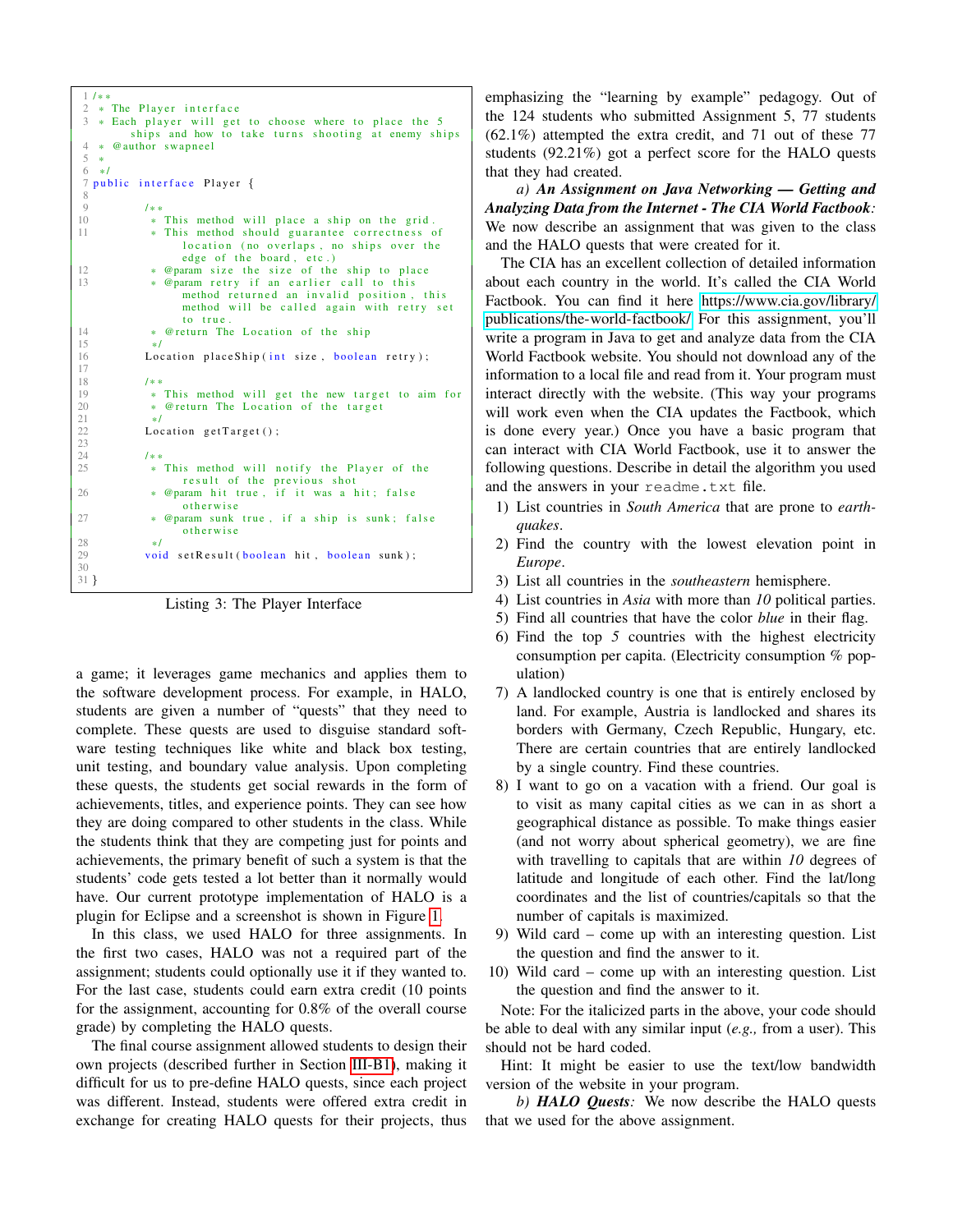<span id="page-3-0"></span>

Fig. 1: The HALO Eclipse plugin: The bottom part (highlighted in red) shows the dashboard, which keeps track of the achievements, experience points, leaderboards; The top right part (highlighted in blue) shows the quest list and progress

- i) TARDIS To interact with the CIA World Factbook, it would be nice to have a TARDIS. No, not like in the show, but a java program that can Transfer And Read Data from Internet Sites. Completing this quest will reward you with 30 XP.
	- *New Earth* This will probably be your first program that talks to the Internet. While this isn't as complex as creating a new Earth, you should test out the basic functionality to make sure it works. Can you program read one page correctly? Can it read multiple pages? Can it read all of them?
	- *The Unicorn and the Wasp* Just like Agatha Christie, you should be able to sift through all the information and find the important things. Are you able to filter information from the webpage to get only the relevant data?
- ii) EXTERMINATE! EXTERMINATE! The CIA factbook has some unstructured data - not all of it is organized properly. This may not be as annoying (or life threatening) as Daleks, but your programs should be able to deal with this correctly and not crash (or get exterminated).

Completing this quest will reward you with 30 XP and unlock Achievement: Torchwood.

- *Partners in Crime or your Companion* You can get help for parsing through the HTML stuff - you could do it yourself, you could you regular expressions, you could use an external HTML parsing library. Regardless of who your partner in crime is, are you sure that it's working as expected and not accidentally removing or keeping information that you would or wouldn't need, respectively?
- *Blink* Your program doesn't need to be afraid of the Angels and can blink, i.e., take longer than a few seconds to run and get all the information. However, this shouldn't be too long, say 1 hour. Does your program run in a reasonable amount of time?
- iii) The Sonic Screwdriver This is a useful tool used by the Doctor to make life a little bit easier. Does your code make it easy for you to answer the required questions? Completing this quest will reward you with 40 XP.
	- *Human Nature* It might be human nature to hard code certain pieces of information in your code. But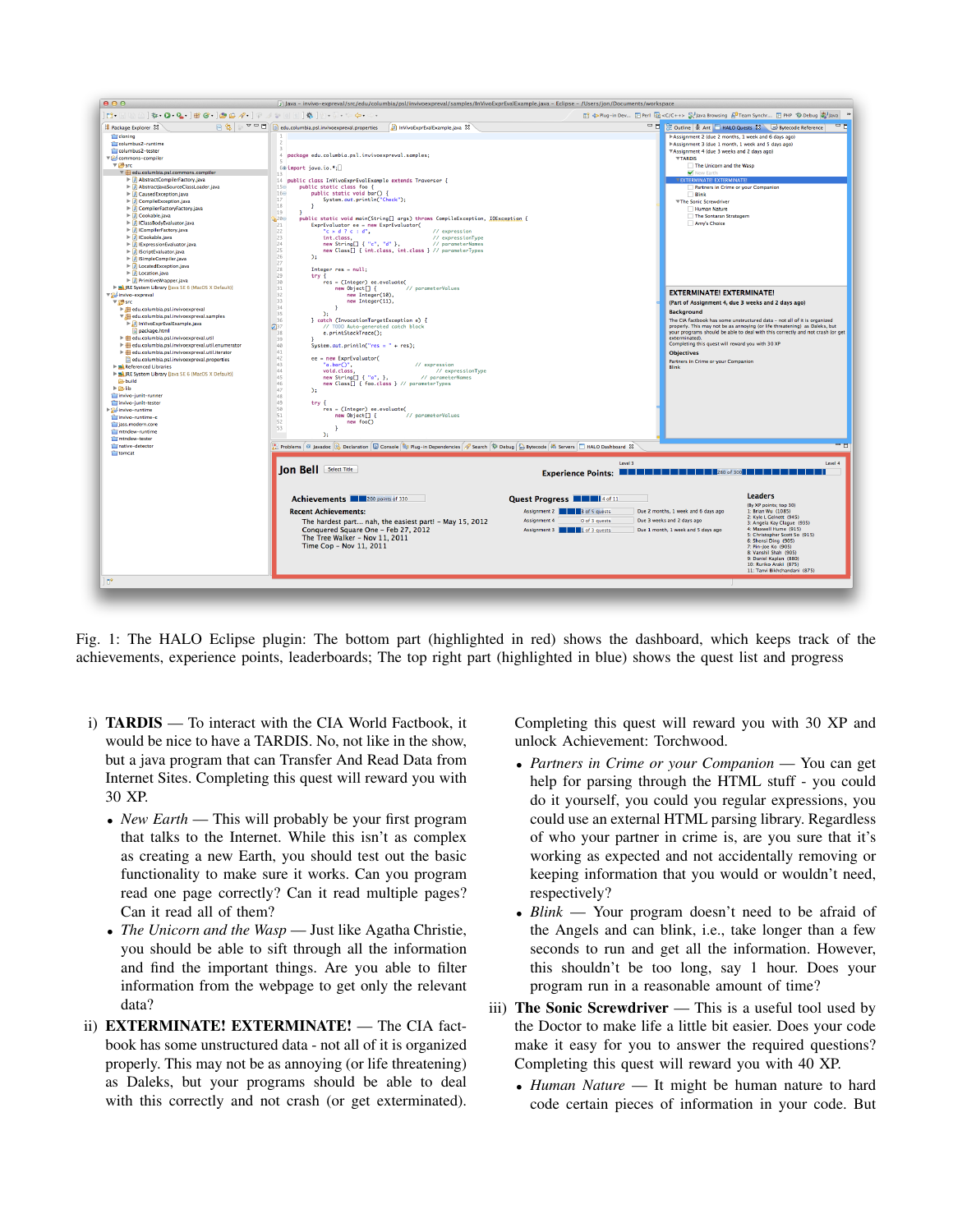your code needs to be generic enough to substitute the italicized parts of the questions? Is this possible?

- *The Sontaran Stratagem* For some of the questions, you don't need a clever strategy (or algorithm). But for some of the latter questions, you do. Do you have a good code strategy to deal with these?
- *Amy's Choice* You have a choice of 2 wild card questions. Did you come up with an interesting question and answer it?

*c) Student-created HALO Quests:* We now describe several of the HALO quests that students created for their own projects. This highlights that students understood the basics of software testing, which was the goal with HALO. We include a short description of the project (quoted from student assignment submissions) along with the quests, since students could define their own project.

> "Drawsome Golf: Drawsome Golf is a multi-player miniature golf simulator where users draw their own holes. After the hole is drawn, users take turns putting the ball towards the hole, avoiding the obstacles in their path. The person who can get into the hole in the lowest amount of strokes is the winner.

- 1) Perfectly Framed (Task): Is the panel for the hole situated on the frame? Is there any discrepancy between where you click and what shows up on the screen? Is the Information Bar causing problems?
- 2) Win, Lose, or Draw (Task): Are you able to draw lines and water? Are you able to place the hole and the tee box? Can you add multiple lines and multiple ponds? Could you add a new type of line?
- 3) Like a Rolling Stone (Task): Does the Ball Move where it is supposed to? Do you have a good formula for realistic motion of the ball?
- 4) When We Collide (Task): Does the Ball handle collisions correctly? Is the behavior correct for when the ball hits a line, a wall, the hole, or a water hazard?"

"Matrix code encoder/decoder: The user will select a text file that he/she would like to encode or decode and will select the alphabet and numerical key for use. Encoded messages can be sent to a designated user using the networking principles we have learned in class.

- 1) I'll Handel It!: Are your classes passing each other the correct information? Make sure there is no overlap between the calculations performed by one class and those of another. Are variables updated correctly to reflect user input?
- 2) Liszt Iterators: During the matrix multiplication process, it is necessary to keep track of several iterators simultaneously. Is each of these iterators incrementing and/or resetting at appropriate moments? Does each one accomplish a specific task?
- 3) What are you Haydn?: Encapsulation is key! Encapsulation makes it much easier to understand

code and to make changes later on. Have you broken tasks into subtasks, each united by a minigoal? How can you break up the encoding and decoding methods? Can you break the GUI into bite-sized pieces?"

# *B. Collaboration*

<span id="page-4-0"></span>*1) Team Projects:* Most introductory CS courses at Columbia University (and other universities [\[18\]](#page-8-0)) typically have only individual assignments and allow no collaboration on the assignments. On the other hand, most graduate classes and real world projects typically are done in (large) teams. We felt that it would be beneficial for students to work in teams as early as possible. Thus, for the last assignment of the class, the students could optionally work in a team of up to three people. If they chose this option, they could define any project that they liked subject to a few constraints described below. The alternative would be to do an individual "default" project that was defined by the teaching staff.

In terms of constraints for the custom projects, we provided them with two categories, which corresponded to the material they had learnt in the course of the semester. The teams needed to choose at least two topics from each category and use them in their project in a meaningful way. Category 1 was roughly "design" and Category 2 was roughly "functionality." These are described below:

a) Category  $1 - Any two of the following:$ 

- Formal Design (CRC, Class diagrams, Sequence/State Diagrams)
- Interfaces (Define and use)
- Inheritance
- Design Patterns
- b) Category  $2 -$  Any two of the following:
	- Java Graphics
	- Networking
	- Multithreading
	- Advanced Java (Data Structures, Reflection, External Libraries, etc.)

One further pedagogical incentive for custom projects is to allow students the freedom to choose to do something that they really like and importantly, deal with the ambiguity that results out of it. Typically, most assignments in universities are very well defined. There is a specific and well-outlined set of requirements that students need to accomplish to do well on the assignments. However, this does not mimic most real-world projects where requirements are often ambiguous or uncertain, may change over time, and so on.

Thus, through this assignment (and a similar flavor to some of the earlier assignments), students would learn how to deal with ill-defined programming assignments. We saw this with almost all the teams — many had ideas that changed and evolved over time; some had to modify the scope because they didn't have enough time to do what they wanted; some had to change part of the project as it was not technically feasible or would require a time-intensive manual effort; a few abandoned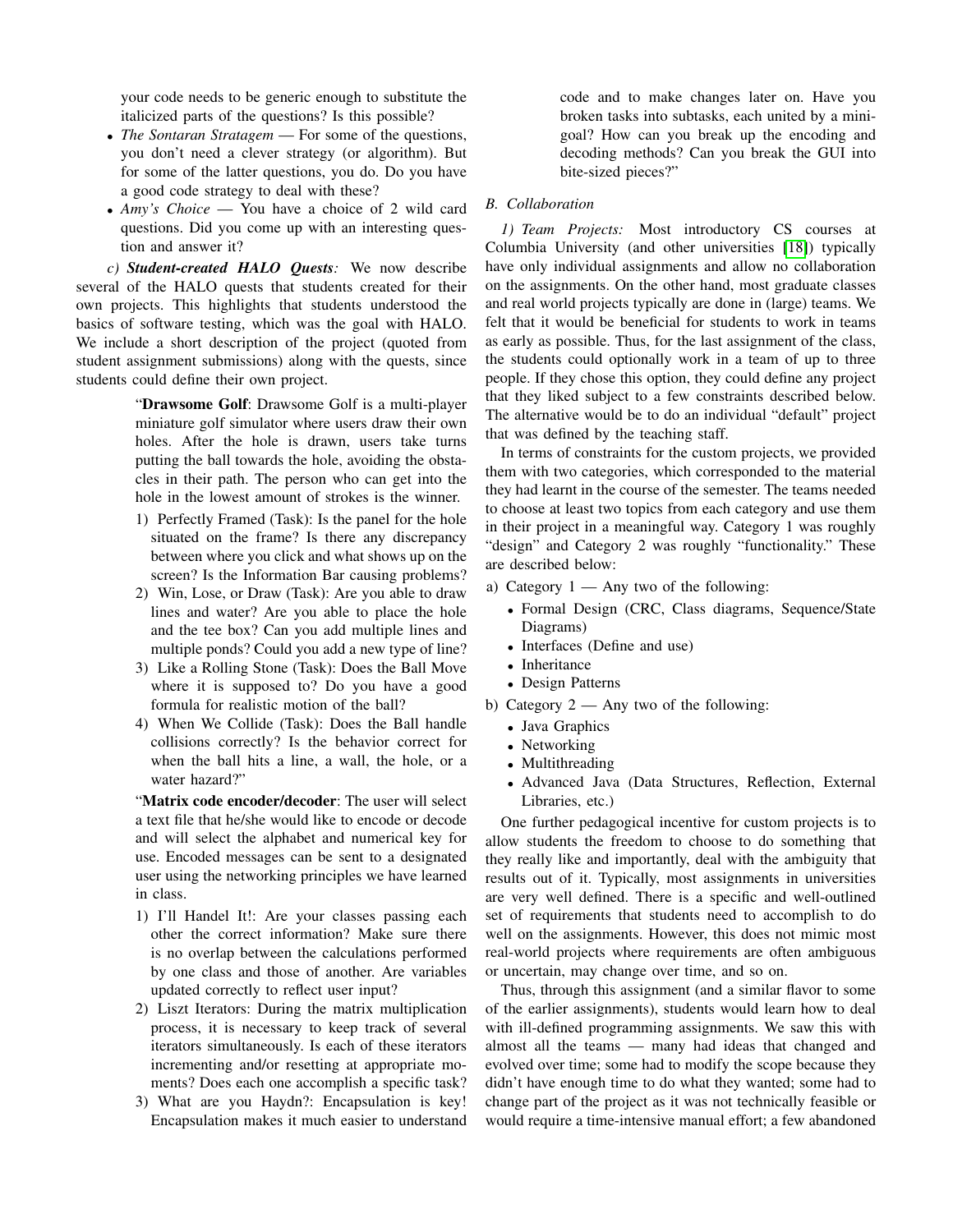the project idea and decided to do the default option as it was "easier."

41 of the 129 (31.78%) students ended up doing the default individual assignment. Out of the rest, 11 did the custom project, but with a team size of one. Thus, 69 students (53.49%) did the custom project in teams of two or more.

There were a lot of interesting projects that resulted out of this. A nice side-effect of letting students choose their own projects was that the projects ended up being something that the students really cared about — resulting in many projects that were socially relevant and/or arty. The students wanted to build something that other people would use or something that would help them do a certain task better. Many of the projects had relevance to something outside of this class. Some of the most creative projects are described below (quoted from the project summary submitted by the teams):

- "Meal Planner: A meal planner that uses the USDA nutrient database to pull nutrient profiles from food. It allows a user to create recipes, share them, and learn about the % values of the foods. It's intended to simplify nutrition."
- "Scheduler Program: Our final project is a course scheduler for Columbia. It interacts with a SQL database (which we built using a crawler) in order to get and set information about Columbia courses and the users of the program. The program allows users to create profiles (containing information such as name, username, major, etc.), search the entire Columbia course directory according to certain parameters (subject, instructor, year, etc.), and receive recommendations based on profile information. The program also features a GUI, several interfaces, and threading."
- "SparkNotes requires you to pay for PDF versions of their Sparknotes, so students have to use the text version, which is split into chapters and unwieldy for mobile viewing. Our program is designed to provide a java application interface for quickly navigating and reading Sparknotes book summaries. This allows the user to browse the site without ads or extraneous content. Additionally, our program can export the content sections for any given book to a plaintext file, allowing the content to be stored and read on virtually any device. One example use case would be exporting the text file and saving it on a mobile device for offline use (say, on the subway)."
- "iSong: A centralized search engine for songs on the Internet. It uses different websites as sources. Each website finds songs via its own technique. For example, amazon.com dig.ccmixter.org have their own database; mp3skull.com uses its own algorithm to find mp3s. The idea is that we can parse the results of these searches into a list of song objects, sort them and display them into a graphical user interface. The user who searches a song on the internet only has to type his query once in the GUI, and it does the search on all the websites. In that sense, we can consider iSong as a centralized search engine. The advantage of using it is a serious gain of time,

as the user does not have to search manually on every websites anymore. Another cool part is that the program uses polymorphism so that anyone can in theory (utopia) creates his own retrievers for the websites of his choice, making the search more comprehensive. In practice, it will help at the maintenance level if we want to add more retrievers later."

- "What Should I Wear is a program that advices the user of what clothing/items to wear/bring depending on various weather conditions. It uses weather.com as a database, so it covers any zip code found in that website. It has functionality to work for up to three days ahead (any more and the data is just too unreliable)."
- "Corn Maze Race! Users compete one-on-one to see who can complete a series of mazes in the fewest number of moves. The mazes are randomly generated and presented to the user in a "corn maze" style, i.e. the user can only see the area around him or her, not the whole maze. When the user finds and lands on the star, the maze is complete. The server then displays the information and determines the winner."
- "The Swapagtochi game is inspired by Tamagotchi. Like a Tamagotchi, a Swapagotchi ages as time passes and needs to be taken care of. The game does not tell the user what the Swapagotchi wants, so the use must determine items to give the Swapagotchi based on the weather icon and how much time has passed. The goal of the game is to keep the Swapagotchi happy, which can be attained by meeting his requests (for food, when hungry) and for weather protection (sunglasses when hot and sunny, umbrella when rainy). Swapagotchi is special because weather is determined by the weather of the user's zipcode (or any zipcode they decide to answer) from the weather channels website"
- "Database Searcher: We have created a program that can sort a database of contacts. It contains name, major, email, region, school, year graduating and comments section. This directory is searchable and users can create customized searches/subsists from the main list (ex: create a list of all the CS majors who graduated in 2008 from Columbia College and live in Arizona). Information is inputted into the system through the user loading a csv file or html file or manually through the command line. We were inspired to do this by our club (the Society of Women Engineers) and plan on using it for our own club database to keep in contact with SWE alumni."
- "Synthesizer is an application that creates song composed using Java. The compose method creates and adds Phrases and Parts to the Score. I used external music libraries for Java the main one being JMusic. I am a music and computer science double major, and I was looking for a way to realize the music I write using my computer."

Finally, many students also decided to implement games such as or similar to Sudoku, Multiplayer Minesweeper, Guess Who?, Hangman, Checkers, Online Poker, Bejeweled,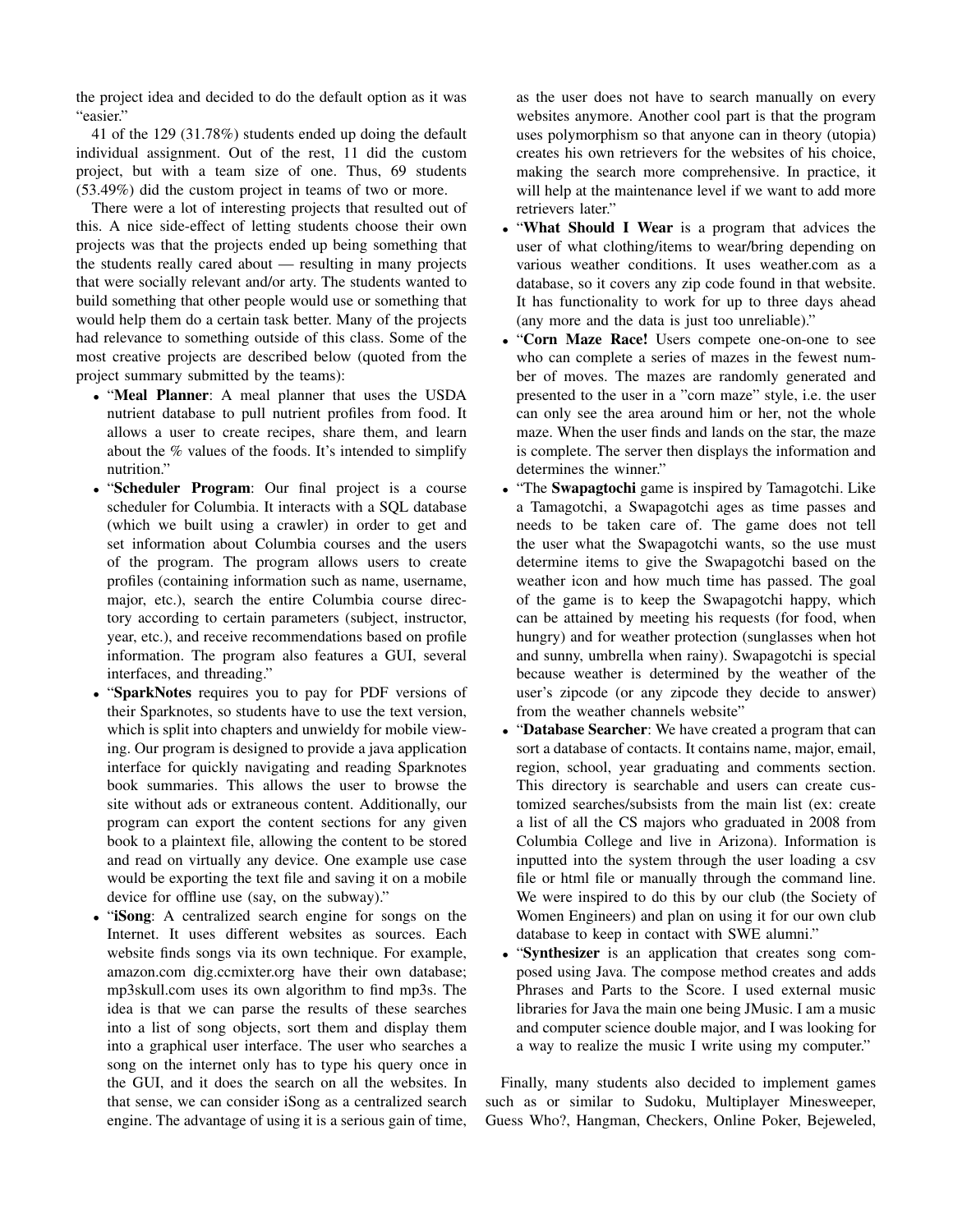Scrabble, Mafia, Monopoly, Yahtzee, Tetris, and Dance Dance Revolution.

*2) Lectures in Class:* The meeting schedule for the class was two 75 minute lectures per week. The goals with the class lectures were the following: first, as the students are new to CS, we wanted to ensure that stereotypes about CS being "geeky" and "boring" are not reinforced; second, very often in CS classes, students get used to the notion of very precise and well-defined assignments and when they go work for industry or pursue a Ph.D., they realize that this is typically not the case and making this transition may not be easy.

For the first goal, a very informal and collaborative classroom environment was created. From the first day of class, students were encouraged to participate, interrupt, and disagree with the material being talked about. This resulted in a lot of discussion and sharing of thoughts and ideas among the students. This is much harder to do with large class sizes, but even with 129 students in the class, the classroom environment was interactive and fun. We deliberately didn't use a lecture/presentation style of teaching. Another strategy, which worked out well, was to get the students involved in deciding some of the material that would be taught. Since the course syllabus offers a bit of flexibility, students appreciated that they had a voice in what was being taught (which is typically not the case in most courses).

The second goal was addressed in three ways. First, all assignments had an element of uncertainty and vagueness about it. Initially, this lead to some anxiety and nervousness in the students, but towards the end of the semester, they were much more relaxed and comfortable dealing with ambiguity. Second, the custom projects that the students could do (as described in Section [III-B1\)](#page-4-0) further strengthened this goal. Finally, the classroom lectures reinforced all of these aspects along with the importance of being flexible and accepting that uncertainty is the nature of the beast when it comes to CS.

# IV. FEEDBACK

In this section, we now describe the qualitative feedback about the course structure given by the students. This feedback comes from various sources such as midterm and end of semester surveys, public reviews of the class, and email sent to the first author.

# *A. Feedback on the Competitive Aspects*

HALO received mixed reviews — many students found it was very useful; other students found that it was not beneficial. Figure [2](#page-6-0) shows the students' reasons on why HALO was beneficial. Figure [3](#page-6-1) shows why students thought it was not beneficial. The main takeaway for us with HALO was the following: Since it was either completely optional or only for extra credit, typically only students who are doing really well in the class will use it. Students who are having a hard time in the class will not want to do something that's optional. In an analogous manner, students will only do the extra credit if they've managed to complete the assignment early enough and sufficiently well. Thus, HALO quests needed to be more

<span id="page-6-0"></span>

Fig. 2: Reasons HALO helped students (n=39)

<span id="page-6-1"></span>

Fig. 3: Reasons HALO was not beneficial to students (n=29)

oriented towards the students doing well in the assignment. On the other hand, HALO quests need to entice the struggling students as they might benefit the most by being able complete the basic tasks of the assignment. Ideally, we would like to have some adaptability or dynamic nature of the quests where the difficulty of the quests will self-adjust based on what the students would find it most useful for. For example, students who are struggling with the assignment might want quests for very basic things; whereas students who are doing well might want quests for the more challenging aspects of the assignment.

Some of the student comments (both positive and negative) on the competitive aspects of the class are shown below:

- "I really liked the class tournaments. If only there was a way to make them like mandatory."
- "the assignments are completely doable, and he helps us with them by giving us Halo quests which provide a checklist of things one should be doing (they're themed, so the last one was Doctor Who themed!)."
- "I think it's awesome that you're sneaking your taste in music into the HALO quests. The Coldplay references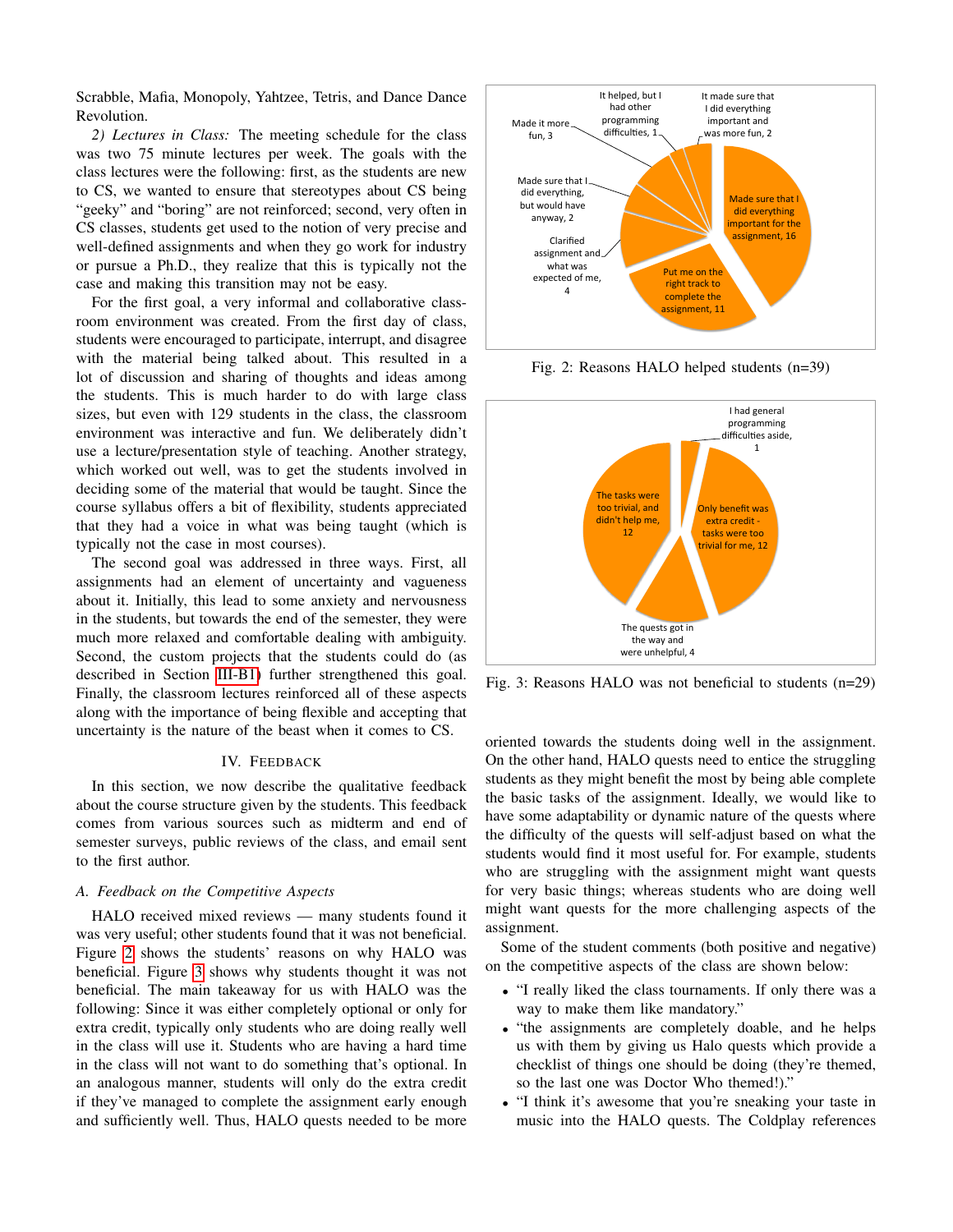are hilarious. PLEASE make every HALO quest musicthemed. It keeps me awake and happy as I do my homework."

• "He wasted my time in various ways such as having a battleship tournament in class instead of actually teaching. Instead of fully utilizing the fact that there was a computer and projector in the room, he would write some code on the board, which could take a little while. This class seriously felt like "here's a homework assignment, now go do it and become a better programmer." "

# *B. Feedback on the Collaborative Aspects*

Some of the student comments (both positive and negative) on the collaborative aspects of the class are shown below:

- "I've been working at a startup for a few months now and I've come to realize how virtually everything that's of any significance at all gets done in a combination of working as a group and as individuals; what you accomplish alone is so much smaller in scale than what you can achieve in a group. In addition, I've found that there aren't as many incredibly-well-defined assignments when you're creating a product - almost everything is a tradeoff in priorities, and it's incredibly important not to get panicky when you feel like you don't have a clear definition so you can work out (with your team) how to develop a plan going forward. You're the first teacher I've had to recognize that, to share those insights with the class, and to actually apply that kind of "well, duh" real life expertise to the way you teach class. "
- "He made the class environment enjoyable. His coursework was stressful but he made it feel like good stress. When an assignment is completely, you feel as if you've accomplished a great feat."
- "He's really nice and approachable. I learned a lot from him. He kept workload manageable and interesting. He also often asked the class what they wanted to learn about and then taught about that."
- "Professor Swapneel was a very approachable, funny professor who was very knowledgeable in the field of computer science. He did a great job in explaining the course material, and created a comfortable classroom environment."
- "Definitely the most approachable and responsive teacher that I have had since my time at Columbia. He is very knowledgeable about the material and always finds a way to make class interesting, despite the material, which can make it easy to descend into a typical, dry lecture course. Overall, I learned a lot and appreciated my class time."
- "I just wanted to say thank you for making class so engaging. It's really rare to feel like learning is a collaborative experience between the professor and the students, and even rarer to feel like it's a collaborative experience amongst the students themselves, and you've been awesome at fostering that kind of environment."
- "I only audited the lecture part this course, but the preparation, delivery, and fair approach to course load and

grading was motivational. It was truly wonderful to see an instructor focus on educating the class rather than focus on various ways to achieve a mid 70s class average. This was so different than my previous CS class experiences."

- "Swap made 1007 a very great experience for me. I had initial doubts when I first signed up for the class because I wasn't sure if CS was for me, but this course has solidified my interest in majoring in Computer Science."
- "The workload was appropriate for the assignment, but the directions were too vague. I ended up doing far more for the assignment than was needed, because the design criteria for the assignment was too vaguely defined. The result was that anything could be considered a bad design decision unless I fully implemented the idea (ie stripped down blog vs. a blog that can easily integrate into a server and become fully functional), which was far more work than the assignment required."
- "I don't think it would be difficult to give assignments that were somewhat more focused (and perhaps shorter but more frequent)."

Finally, although anecdotal in nature, many students said that they were now considering or decided to do a major in CS or a double-major in CS after taking this class.

# V. RELATED WORK

Collaboration has proven to be an important aspect in CS courses. TankBrains [\[3\]](#page-8-10) is a collaborative and competitive game used in a CS course where students competed to develop better AIs. Bug Wars [\[5\]](#page-8-11) is a classroom exercise where students seed bugs in code, swap examples, and compete to find the most bugs (in each other's code). While TankBrains and Bug Wars are specific programming activities, we present a general approach to teaching introductory computer science that is both cooperative and competitive.

There have been several approaches towards integrating games into CS curricula. One of the earliest such attempts was Software Hut, where the authors formulated their project-based software engineering course as a game [\[12\]](#page-8-12). Groups competed to be the most "profitable" — where performance was tracked by "program engineering dollars" (a fictional currency). This technique is similar to ours in that we both track student performance with points, but we also added in other game concepts, such as quests and achievements. KommGame is an interface that encapsulates many collaborative software development activities such as creating documentation or reporting and resolving bugs and tracks each student with karma points [\[15\]](#page-8-13). This social and collaborative environment represented real world open source development environments.

SimSE [\[16\]](#page-8-14) and Problems and Programmers [\[1\]](#page-8-15) are two simulation-oriented games that give students a "real world" software engineering experience. These two projects are games, whereas we have built a game layer on top of the regular course environment. Somewhat similar, Wu's Castle [\[7\]](#page-8-16) is a game to teach students basic programming constructs such as loops — but again, this is a game.